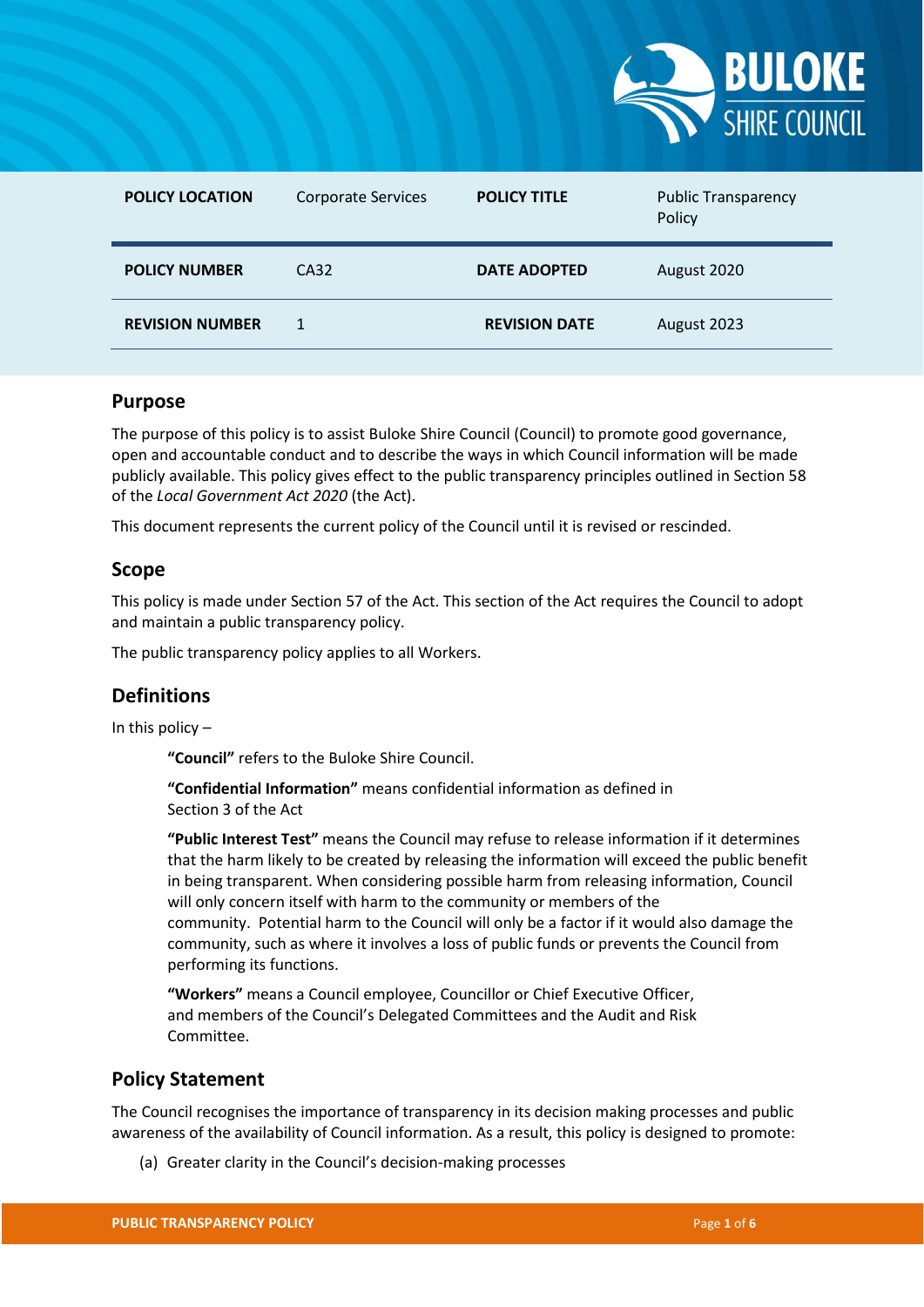

- (b) Increased confidence and trust in the community through greater understanding and awareness
- (c) Enhanced decision making by the community
- (d) Access to information that is current, easily accessible and disseminated in a timely manner
- (e) Reassurance to the community that the Council is spending public monies wisely

The policy seeks to cover both documentary information, process information and how information will be made available to the public and is an integral part of the Council's good governance framework.

## **Public Transparency Principles**

The Council is committed to the principles of public transparency set out in Section 58 of the Act as follows:

- *(a) Council decision making processes must be transparent except when the Council is dealing with information that is confidential by virtue of this Act or any other Act*
- *(b) Council information must be publicly available unless:*
	- *i. The information is confidential by virtue of this Act or any other Act, or*
	- *ii. Public availability of the information would be contrary to the public interest*
- *(c) Council information must be understandable and accessible to members of the municipal community*
- *(d) Public awareness of the availability of Council information must be facilitated.*

## **Council Meetings**

Decision making at Council Meetings shall be:

- (a) Undertaken in accordance with the Act and the Governance Rules
- (b) Conducted in an open and transparent forum, unless in accordance with the provisions in the Act and Governance Rules
- (c) Informed through community engagement, in accordance with the Community Engagement Principles and the Council's Community Engagement Policy
- (d) Made fairly and on the merits

#### **Documents Held by Council and Access to Information**

Information that will be made available to the public by the Council includes:

- Annual Report
- Council Budget
- Councillor Code of Conduct
- Council Plan
- Council adopted policies
- Council meeting agendas and minutes of Council meetings
- Delegated Committee meeting minutes
- Local Laws and Governance Rules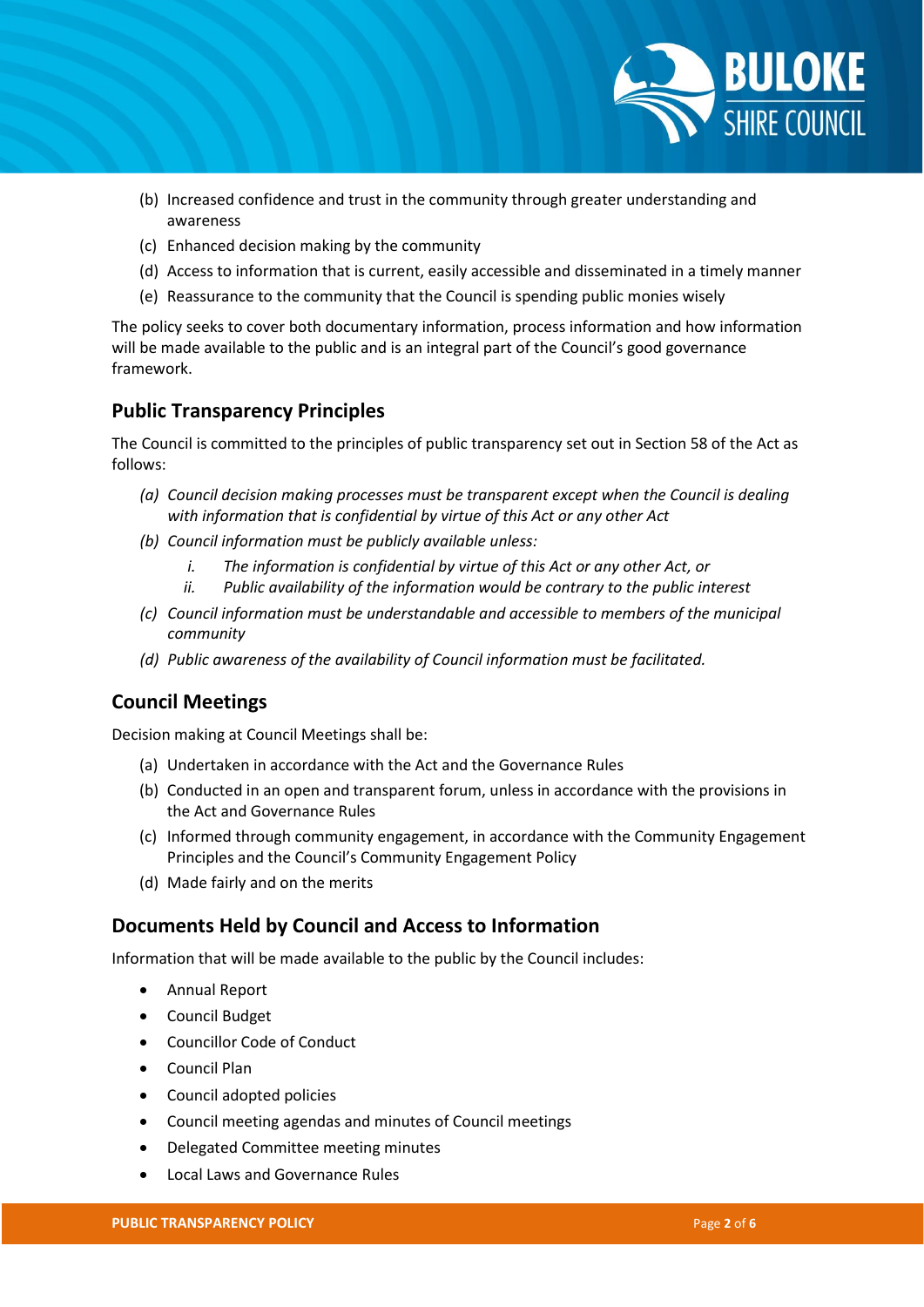

- Terms of reference or charters for Advisory Committees
- Audit and Risk Committee Performance Reporting
- Summary of Personal Interests in accord with Section 135 of the Act
- Registers of donations and grants made by the Council during a financial year
- Register of Election campaign donations in accord with the Act
- Registers of leases entered into by the Council where the Council is the lessor (and owner)
- Register of Delegations made by the Council
- Register of Authorised Officers
- Registers of gifts, benefits and hospitality offered to Councillors or Council Staff (with staff names removed) of interstate travel undertaken by Councillors or Council Staff (with staff names removed)
- Strategic Resources Plan
- Any other Registers or Records required by legislation

A list of available information is also provided in the Part II Statement (Statement) published on the Council's website in accordance the *Freedom of Information Act 1982*. This Statement is designed to assist members of the public in accessing the information it holds.

The Council will facilitate access to information and will respond to requests for information in line with its legislative obligations (including the public transparency principles) and Council policy. Information may be made available on the Council's website, at the Council offices, by inspection or by request. Consideration will be given to accessibility and cultural requirements when facilitating access to Council information in accord with the *Charter of Human Rights and Responsibilities Act 2006 (Vic).*

Council information may not be made publicly where:

- (a) The information is Confidential Information by virtue of the Act or any other legislation (examples include but are not limited to the *Privacy and Data Protection Act 2014 (Vic)* or the *Health Records Act 2001 (Vic)*; or
- (b) The release of information would be contrary to the public interest.

Examples of Confidential Information include:

| <b>TYPE</b>                      | <b>DESCRIPTION</b>                                                                                                                                                          |
|----------------------------------|-----------------------------------------------------------------------------------------------------------------------------------------------------------------------------|
| Council business<br>information  | Information that would prejudice the Council's position in<br>commercial negotiations if prematurely released.                                                              |
| Security information             | Information that is likely to endanger the security of Council<br>property or the safety of any person if released.                                                         |
| Land use planning<br>information | Information that is likely to encourage speculation in land values if<br>prematurely released.                                                                              |
| Law enforcement<br>information   | Information which would be reasonably likely to prejudice the<br>investigation into an alleged breach of the law or the fair trial or<br>hearing of any person if released. |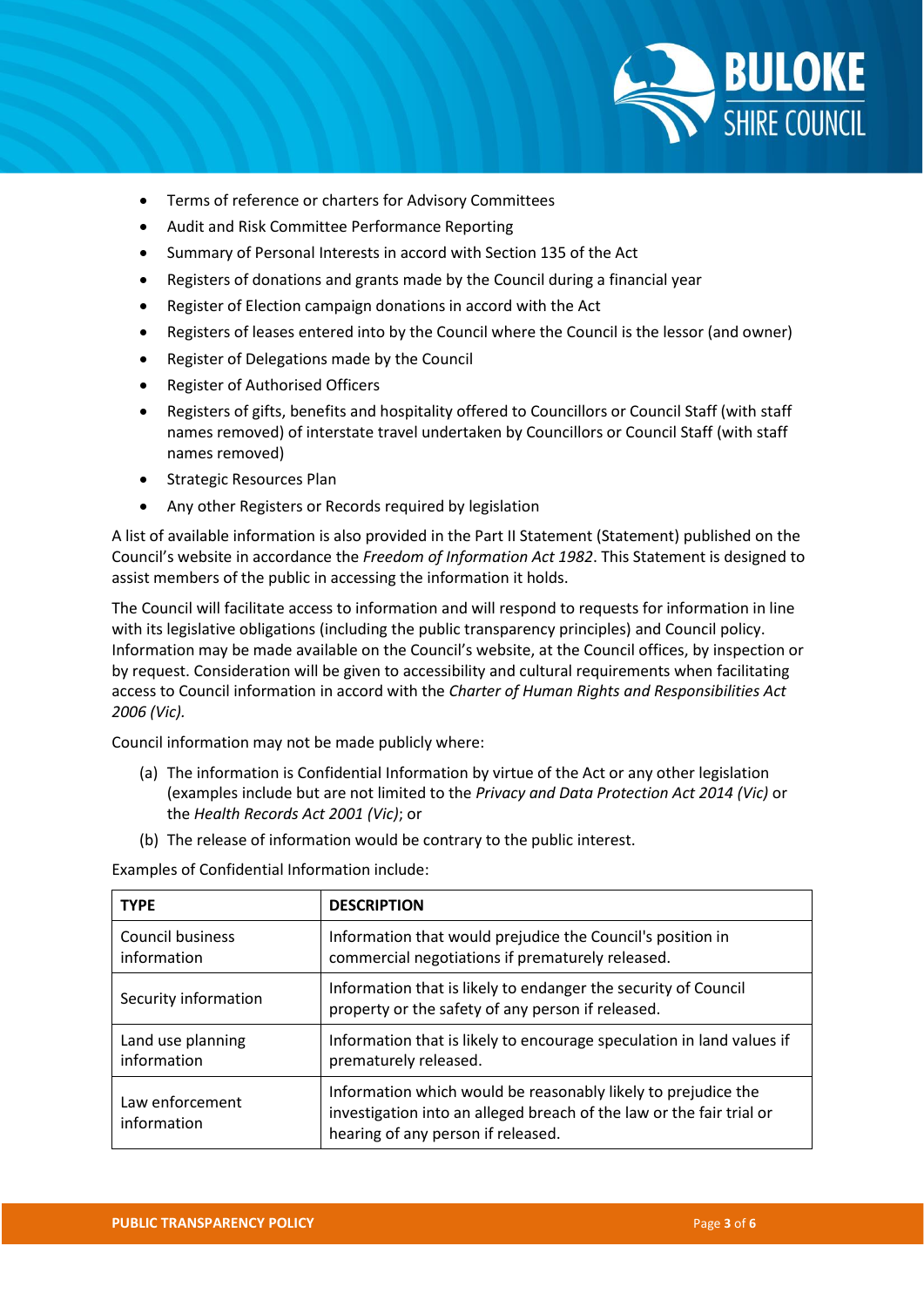

| <b>TYPE</b>                       | <b>DESCRIPTION</b>                                                                                                                                                                                                              |
|-----------------------------------|---------------------------------------------------------------------------------------------------------------------------------------------------------------------------------------------------------------------------------|
| Legal privileged                  | Information to which legal professional privilege or client legal                                                                                                                                                               |
| information                       | privilege applies.                                                                                                                                                                                                              |
| Personal information              | Information which would result in the unreasonable disclosure of<br>information about any person or their personal affairs if released.                                                                                         |
| Private commercial<br>information | Information provided by a business, commercial or financial<br>undertaking that relates to trade secrets or that would<br>unreasonably expose the business, commercial or financial<br>undertaking to disadvantage if released. |
| Confidential meeting              | Records of a Council and delegated committee meetings that are                                                                                                                                                                  |
| information                       | closed to the public to consider confidential information                                                                                                                                                                       |
| Internal arbitration              | Confidential information relating internal arbitration about an                                                                                                                                                                 |
| information                       | alleged breach of the councillor code of conduct.                                                                                                                                                                               |
| <b>Councillor Conduct Panel</b>   | Confidential information relating to a Councillor Conduct Panel                                                                                                                                                                 |
| confidential information          | matter                                                                                                                                                                                                                          |
| Confidential information          | Information that was confidential information for the purposes of                                                                                                                                                               |
| under the 1989 Act                | section 77 of the Local Government Act 1989                                                                                                                                                                                     |

The Council may decide, in the interests of transparency, to release information to the public even though it is confidential under the Act. However, this will not happen if release is contrary to law or if releasing the information is likely to cause harm to any person or is not in the public interest to do so.

Where information is not confidential, and not already available, the Council will apply the principles of a public interest test with consideration also of the resources required to respond to the request.

# **Responsibilities**

| Councillors                           | Champion the commitment and principles for public transparency<br>through leadership, modelling practice and decision-making.                              |
|---------------------------------------|------------------------------------------------------------------------------------------------------------------------------------------------------------|
| Senior Leadership Team                | Champion behaviours that foster transparency and drive the<br>principles through policy, process and leadership.<br>Monitor implementation of this policy. |
| <b>Director Corporate Services</b>    | To monitor implementation of this policy and conduct periodic<br>reviews to drive continuous improvement.                                                  |
| Managers/Team<br>Leaders/Coordinators | Manage areas of responsibility to ensure public transparency, good<br>governance and community engagement is consistent with this<br>policy.               |
| All Staff                             | Public transparency is the responsibility of all staff as appropriate to<br>their role and function.                                                       |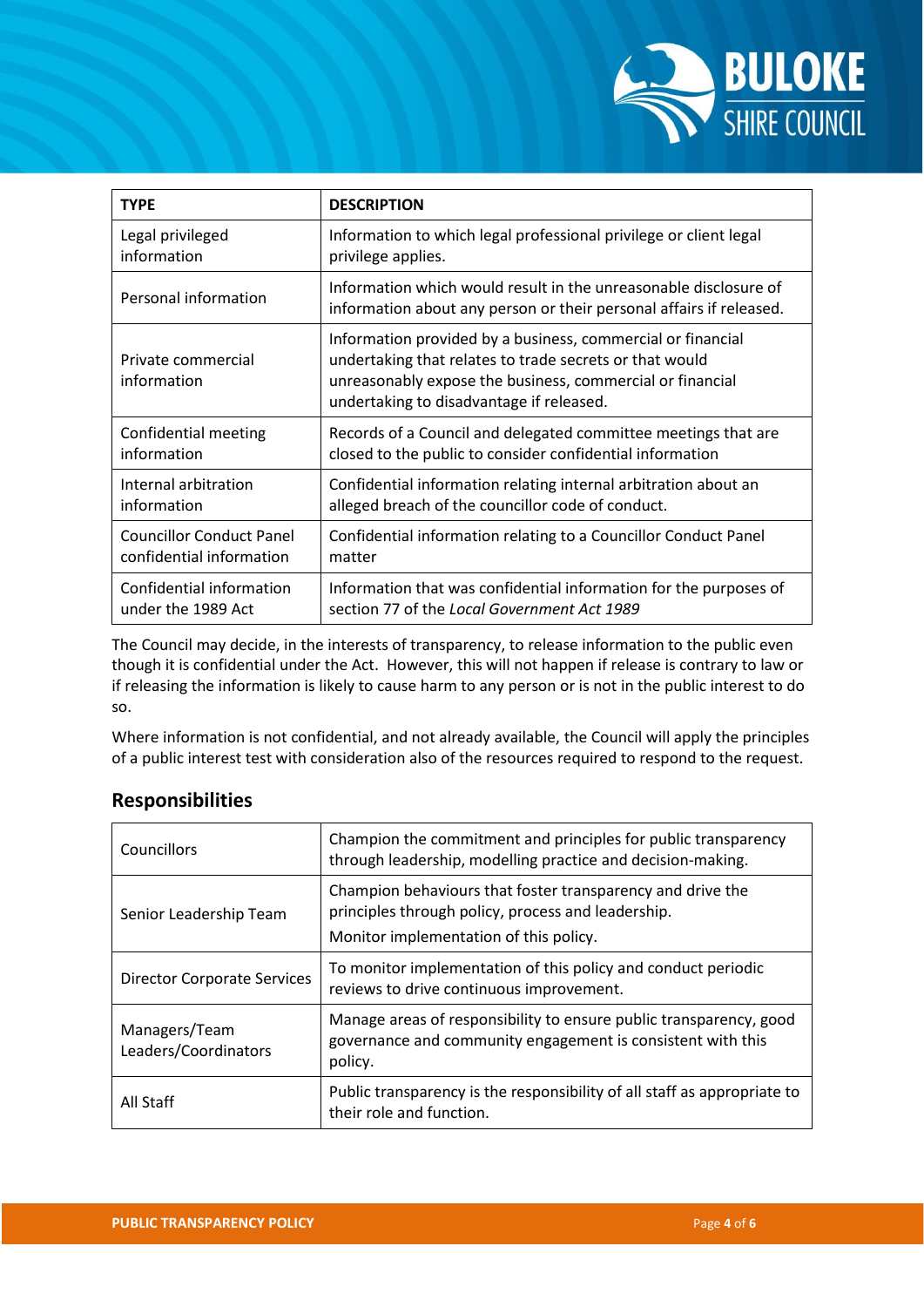

| All staff respond to requests for information and facilitate provision |
|------------------------------------------------------------------------|
| of information in consultation with their manager and in alignment     |
| with this policy.                                                      |

## **Non Compliance with this Policy**

If a member of the community wishes to question a decision about the release of information, this should be raised directly with the officer handling the matter in the first instance. If still not satisfied and would like to contest the decision, this can be reported to Buloke Shire Council's Director Corporate Services in accord with Council's Complaints Handling Policy by telephoning 1300 520 520 or emailing buloke@buloke.vic.gov.au.

If not satisfied with Council's response, the concerns can be raised directly with the Victorian Ombudsman's office on (03) 9613 6222 or via the website – www.ombudsman.vic.gov.au

### **Other Ways to Access Information**

The *Freedom of Information Act 1982* provides a right of access to documents that Council holds. Council is committed to, where possible, proactive and informal release of information in accordance with the Freedom of Information Professional Standards issued by the Victorian Information Commissioner. Read more at [www.ovic.vic.gov.au.](http://www.ovic.vic.gov.au/)

#### **Monitoring, Evaluation and Review**

Council commits to monitoring processes, information sharing and decision making to understand the overall level of success in the Policy's implementation.

A periodic review of this policy will be undertaken to ensure any changes required to strengthen or update the policy are made in a timely manner.

#### **References**

This policy was developed in accordance with the following legislation:

- *Charter of Human Rights and Responsibilities Act 2006 (Vic)*
- *Equal Opportunity Act 2010 (Vic)*
- *Freedom of Information Act 1982 (Vic)*
- *Local Government Act 2020(Vic)*
- *Local Government Act* 1989 *(Vic)*
- *Privacy and Data Protection Act2014(Vic)*

This policy was developed in accordance with the following documents:

- Complaints Handling policy
- Customer Service Charter
- Freedom of Information Part II Statement
- Governance Rules